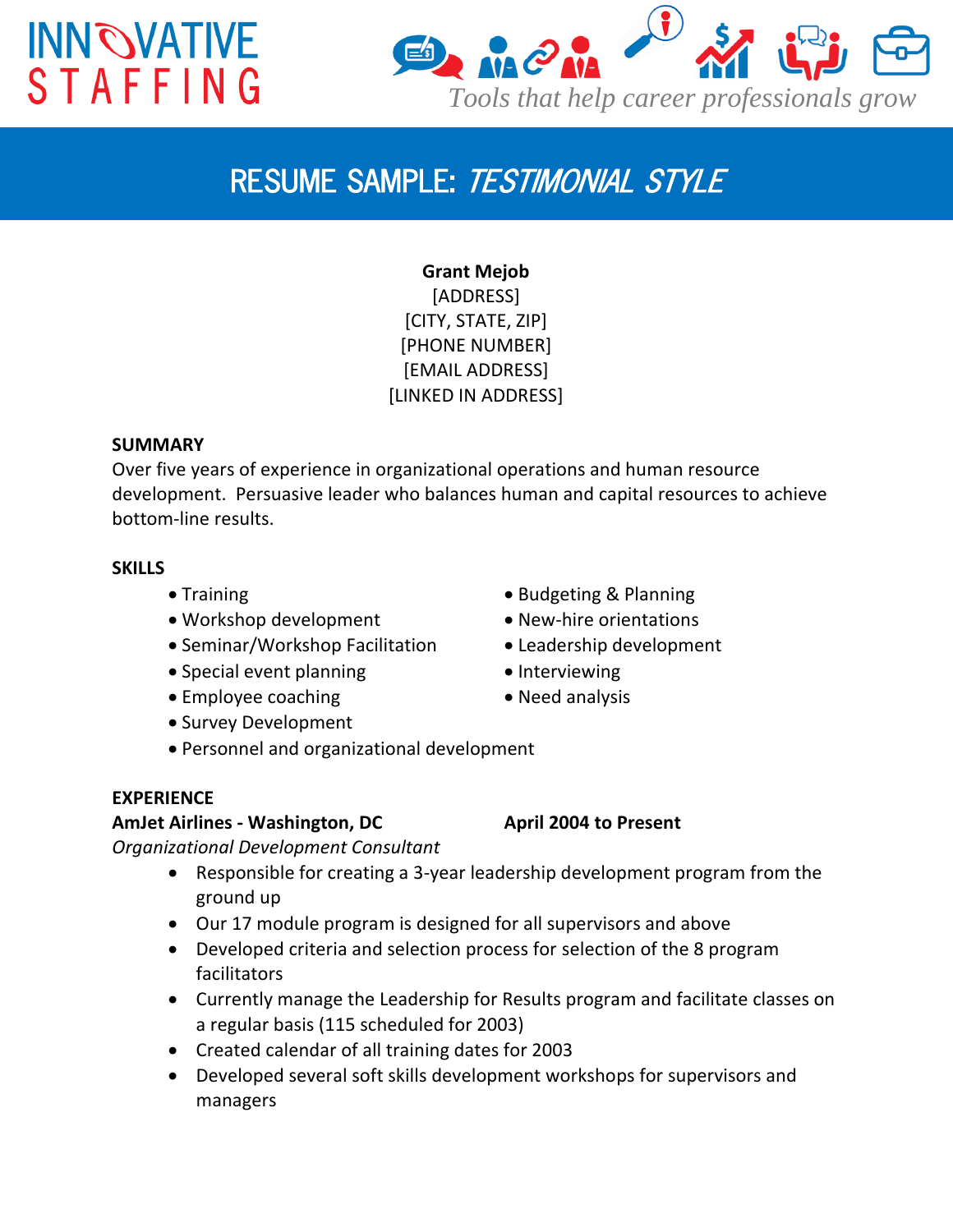# **INN OVATIVE STAFFING**



### *RESUME SAMPLE: TESTIMONIAL STYLE*

- Work one on one with managers, Directors, and Vice Presidents to recognize opportunities for personal development and created action plans to strengthen targeted skills
- Serving as the only organizational development specialist frequently provides the opportunity to conduct needs analysis for various departments (In-flight, Maintenance, Employee Services, etc.) including our Vice President
- Redesigned the annual evaluation form and process, moving it from paper and pencil to an online application

**Use of a Reference Quote! A+**

*"Grant's talents were a significant difference-maker in rolling out a new organization development program globally. I would rehire him immediately if given the opportunity."*

*---Dave McCall, SVP of Operations, AmJet 2004-2006*

### **General Motors - Pontiac Michigan May 2001 to March 2004**

*Organizational Development Consultant*

- Responsible for survey development and web based administration
- Correlate results with those of past surveys and present findings to executive staffs
- Support executive staffs by providing agendas and the development and facilitation of team building exercises for all employee meetings and change management plans
- Facilitate people recognition training seminars to executive staff and upper level managers and GoFast! Workshops
- Experience in UAW-GM executive labor relation workshops

*"Grant moved quickly through our organization, from intern to staff consultant due to his ability to think on his feet, establish work priorities, and motivate those around him."*

*---Sharon Todd, Divisional Director of Human Resources, 2001-2004*